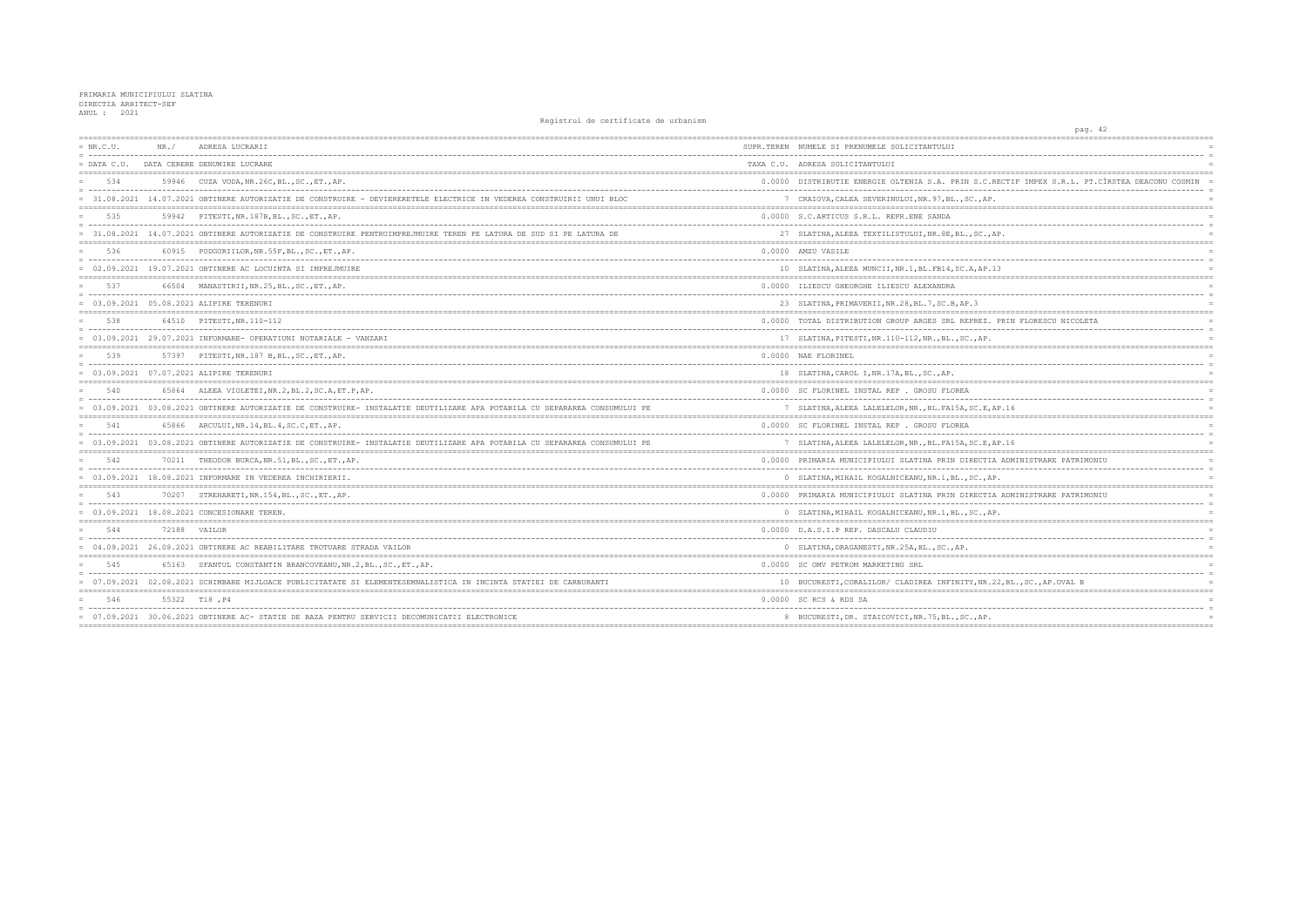| $= NR.C.U.$                       | NR. / | ADRESA LUCRARII                                                                                                   | SUPR.TEREN NUMELE SI PRENUMELE SOLICITANTULUI         |
|-----------------------------------|-------|-------------------------------------------------------------------------------------------------------------------|-------------------------------------------------------|
| $=$ DATA C.U.                     |       | DATA CERERE DENUMIRE LUCRARE                                                                                      | TAXA C.U. ADRESA SOLICITANTULUI                       |
| 547                               | 72194 |                                                                                                                   | 0.0000 D.A.S.I.P REP. DASCALU CLAUDIU                 |
|                                   |       | = 07.09.2021 26.08.2021 OBTINERE AC MODERNIZARE DRUM DE ACCES DIN STRADARECEA                                     | 0 SLATINA, DRAGANESTI, NR. 25A, BL., SC., AP.         |
| 548                               | 69984 |                                                                                                                   | 0.0000 D.A.S.I.P REP. DASCALU CLAUDIU                 |
|                                   |       | 07.09.2021 18.08.2021 LUCRARI DE CONSTRUIRE-OBTINERE AC REABILITARE DRUMPADUREA STREHARETI                        | 0 SLATINA, DRAGANESTI, NR. 25A, BL., SC., AP.         |
| 549                               | 73783 |                                                                                                                   | 0.0000 D.A.S.I.P REP. DASCALU CLAUDIU                 |
|                                   |       | = 07.09.2021 01.09.2021 OBTINERE AC ACHIZITIE SI MONTAJ SEMAFOARE CU BUTONPENTRU PIETONI                          | 0 SLATINA, DRAGANESTI, NR. 25A, BL., SC., AP.         |
| 550                               | 69744 | PROFESOR MIRCEA BOTEZ, NR.51, BL., SC., ET., AP.                                                                  | 0.0000 ENGIE ROMANIA PRIN SC INSTPRO SRL P.T SERE     |
|                                   |       | = 07.09.2021 17.08.2021 OBTINERE AC- EXTINDERE RETEA SI BRANSAMENT GAZEPRESIUNE REDUSA                            | 7 DRAGASANI, TRAIAN, NR.30, BL., SC., AP.             |
| 551                               |       | 66915 PROFESOR MIRCEA BOTEZ, NR. 4, BL., SC., ET., AP.                                                            | 0.0000 GUINEA ANA MARIA                               |
|                                   |       | = 07.09.2021 06.08.2021 OPERATIUNI NOTARIALE- CONVENTIE DE SUPERFICIE CUS.C.CEZ DISTRIBUTIE OLT                   | 8 SLATINA, PITESTI, NR.56A, BL., SC., AP.             |
| 552                               |       | 57837 ELENA DOAMNA, NR.18, BL.18, SC.A, ET.P, AP.2                                                                | 0.0000 MARINECI MARIAN                                |
|                                   |       | 07.09.2021 08.07.2021 CONSTRUIRE BALCON                                                                           | 7 SLATINA, ELENA DOAMNA, NR. 18, BL. 18, SC. A, AP. 2 |
| 553                               |       | 67646 ALEEA ROZELOR, NR.18, BL.1, SC.A, ET.P, AP.3                                                                | 0.0000 MINCA VASILICA SI MINCA COSMINA LOREDANA       |
|                                   |       | = 07.09.2021 10.08.2021 OBTINERE AUTORIZATIE DE CONSTRUIRE PENTRUAMENAJARE APARTAMENT.                            | 7 SLATINA, CRIZANTEMEI, NR. 1, BL. 1ABC, SC. A, AP. 4 |
| 554                               |       | 72204 PROF. ALEXE MARIN, NR. 19, BL., SC., ET., AP.                                                               | 0.0000 DISTRIBUTIE ENERGIE OLTENIA SA PRIN SC MAR     |
|                                   |       | 07.09.2021 26.08.2021 OBTINERE AC ALIMENTARE CU ENERGIE ELECTRICAANSAMBLU LOCUINTE SEMICOLECTIVE SC ROM CONSTRUCT | 8 CRAIOVA, CALEA SEVERINULUI, NR. 97, BL., SC., AP    |
| 555                               |       | 72587 PITESTI, NR. 116, BL., SC., ET., AP.                                                                        | 0.0000 SC ALRO SA REPREZ. PRIN DOBRA GHEORGHE         |
|                                   |       | 07.09.2021 27.08.2021 DEZLIPIRE TEREN IN 3 LOTURI                                                                 | 8693 SLATINA, PITESTI, NR. 116, BL., SC., AP.         |
| 556                               |       | 59336 ACAD. PS AURELIAN, NR.11, BL., SC., ET., AP.                                                                | 0.0000 ZUTIC ELENA CARMEN                             |
|                                   |       | $= 07.09.2021$ 13.07.2021 CONSTRUIRE LOCUINTA SI TERASA                                                           | 17 SLATINA, ACAD. PS AURELIAN, NR. 11, BL., SC., AF   |
| 557                               |       | 70204 PRIMAVERII, NR. 6A, BL., SC., ET., AP.                                                                      | 0.0000 PMS -DAP REP. IONESCU IONELA NARCISA           |
| $= 07.09.2021 18.08.2021$ VANZARE |       |                                                                                                                   | 0 SLATINA, M. KOGALNICEANU, NR. 1, BL., SC., AP.      |
| 558                               |       | 61998 OITUZ.NR.41-45C                                                                                             | 0.0000 CIOBANU ALEXANDRU                              |
|                                   |       | = 07.09.2021 21.07.2021 COMASARE TERENURI                                                                         | 23 SLATINA, ECATERINA TEODOROIU, NR. 30, BL. 30, SC   |
| 559                               |       | 70205 PRIMAVERII, NR., BL. FA 5, SC. A, ET., AP.                                                                  | 0.0000 PMS -DAP REP. IONESCU IONELA NARCISA           |
|                                   |       | $= 07.09.2021$ $18.08.2021$ VANZARE TEREN                                                                         | 0 SLATINA, M. KOGALNICEANU, NR. 1, BL., SC., AP.      |
|                                   |       |                                                                                                                   |                                                       |

|                                                  | pag. 43 |  |                                |  |                      |
|--------------------------------------------------|---------|--|--------------------------------|--|----------------------|
| :==================                              |         |  | ------------------------------ |  |                      |
|                                                  |         |  |                                |  |                      |
|                                                  |         |  |                                |  | $\equiv$             |
|                                                  |         |  |                                |  | $=$                  |
|                                                  |         |  |                                |  |                      |
|                                                  |         |  |                                |  |                      |
|                                                  |         |  |                                |  |                      |
|                                                  |         |  |                                |  |                      |
|                                                  |         |  |                                |  | $\equiv$             |
|                                                  |         |  |                                |  |                      |
|                                                  |         |  |                                |  | $\equiv$             |
|                                                  |         |  |                                |  | $\overline{a}$       |
|                                                  |         |  |                                |  |                      |
|                                                  |         |  |                                |  |                      |
| RBAN ANDREI                                      |         |  |                                |  | $\equiv$             |
|                                                  |         |  |                                |  |                      |
|                                                  |         |  |                                |  | $=$                  |
|                                                  |         |  |                                |  | $\overline{a}$       |
|                                                  |         |  |                                |  |                      |
|                                                  |         |  |                                |  | $=$                  |
|                                                  |         |  |                                |  |                      |
|                                                  |         |  |                                |  | $\equiv$             |
| .2                                               |         |  |                                |  |                      |
|                                                  |         |  |                                |  |                      |
|                                                  |         |  |                                |  | $=$                  |
|                                                  |         |  | ------------------------       |  | $\equiv$             |
| .4                                               |         |  |                                |  |                      |
|                                                  |         |  |                                |  | $=$                  |
| ARKETING&MANAGEMENT SRL PT. SC ROM CONSTRUCT REA |         |  |                                |  | $\equiv$             |
|                                                  |         |  |                                |  | $\equiv$<br>$\equiv$ |
| AP.<br>$=$<br>-------------------------          |         |  |                                |  |                      |
|                                                  |         |  |                                |  |                      |
|                                                  |         |  |                                |  | $\equiv$             |
|                                                  |         |  |                                |  |                      |
| $:= = =$                                         |         |  |                                |  |                      |
|                                                  |         |  |                                |  | $\overline{a}$       |
| AP.                                              |         |  |                                |  | $\equiv$             |
|                                                  |         |  |                                |  | $=$                  |
|                                                  |         |  |                                |  | $\equiv$             |
|                                                  |         |  |                                |  | $\equiv$             |
|                                                  |         |  |                                |  | $:=$                 |
|                                                  |         |  |                                |  |                      |
| ----                                             |         |  |                                |  | $\overline{a}$       |
| SC.C, AP.8                                       |         |  |                                |  |                      |
|                                                  |         |  |                                |  |                      |
|                                                  |         |  |                                |  |                      |
|                                                  |         |  |                                |  | $\equiv$             |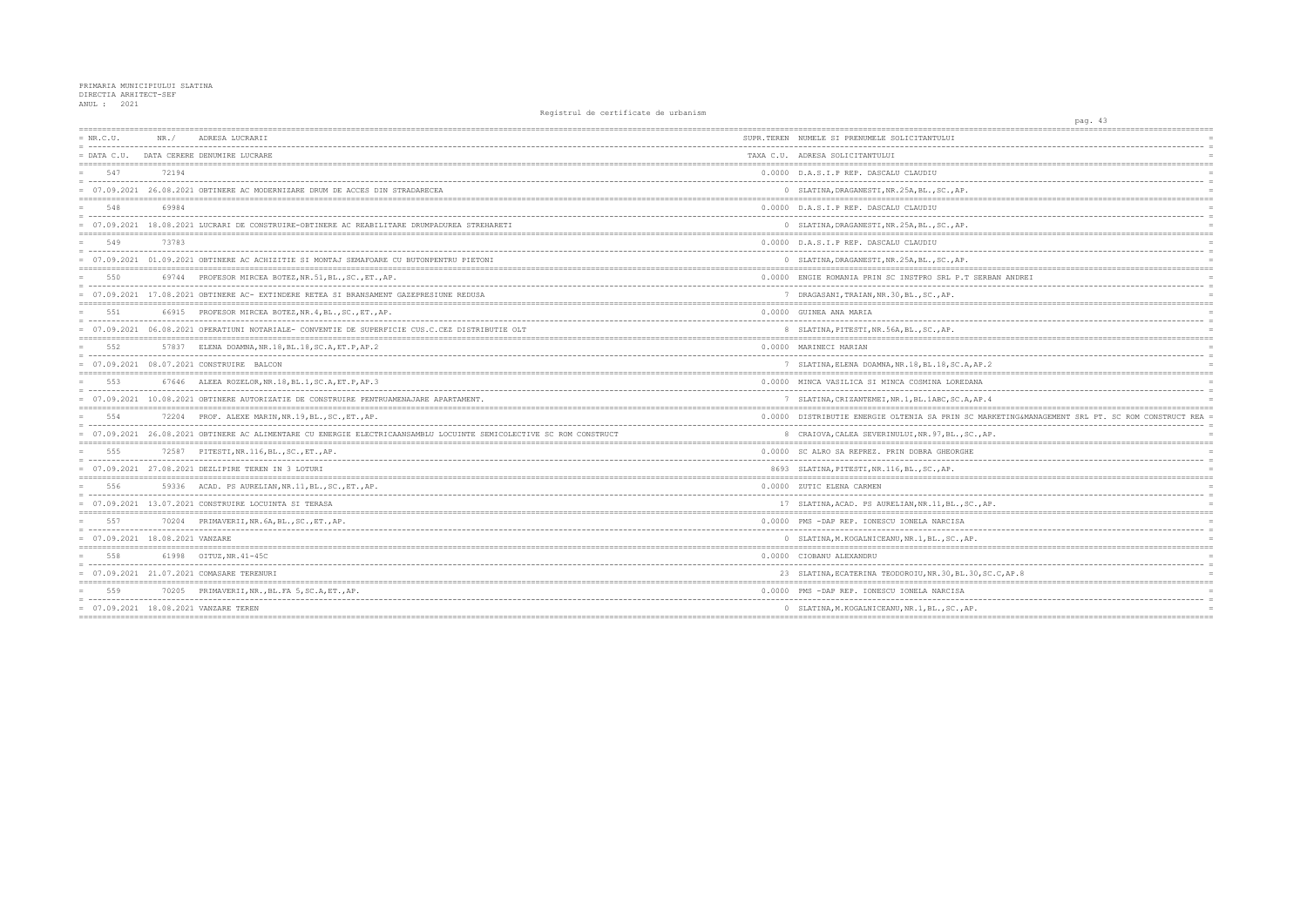| $= NR.C.U.$ | NR. / | ADRESA LUCRARII                                                                                                             | SUPR.TEREN NUMELE SI PRENUMELE SOLICITANTULUI           |
|-------------|-------|-----------------------------------------------------------------------------------------------------------------------------|---------------------------------------------------------|
|             |       | = DATA C.U. DATA CERERE DENUMIRE LUCRARE                                                                                    | TAXA C.U. ADRESA SOLICITANTULUI                         |
| 560         |       | 69862 PROF. MARIN S. ANDREIAN, NR. 26, BL., SC., ET., AP.                                                                   | 0.0000 SERBAN GEORGE MARIUS SI SERBAN NICOLETA          |
|             |       | = 07.09.2021 17.08.2021 OBTINERE AUTORIZATIE DE CONSTRUIRE LOCUINTA, GARAJSI IMPREJMUIRE                                    | 15 SLATINA, CORNISEI, NR. 8, BL. FA6, SC. F, AP. 10     |
| 561         |       | 65075 PLEVNEI, NR. 11, BL. 11, SC. A, ET., AP. 2                                                                            | 0.0000 SAVU PETRE                                       |
|             |       | 07.09.2021 02.08.2021 CONSTRUIRE BALCON                                                                                     | 7 SLATINA, PLEVNEI, NR. 11, BL. 11, SC. A, AP. 2        |
| 562         |       | 71395 STREHARETI, NR. 152, BL., SC., ET., AP.                                                                               | 0.0000 PAUN VASILE                                      |
|             |       | $= 07.09.2021$ 24.08.2021 OPERATIUNI NOTARIALE - INFORMARE                                                                  | 110 SLATINA, DRAGANESTI, NR. 1BIS, BL. P3, SC. A, AP. 1 |
| 563         |       | 69890 PLEVNEI, NR. 23A, BL., SC., ET., AP.                                                                                  | 0.0000 FOTA TEODORA MARIA                               |
|             |       | = 08.09.2021 18.08.2021 OBTINERE AUTORIZATIE DE CONSTRUIRE PENTRULOCUINTA, GARAJ SI IMPREJMUIRE TEREN.                      | 17 SLATINA, GAROFITEI, NR. 7, BL. D12, SC. A, AP. 14    |
| 564         |       | 69861 IZVORULUI, NR.20, BL., SC., ET., AP.                                                                                  | 0.0000 CIOBANU IULIA EUGENIA                            |
|             |       | 08.09.2021 17.08.2021 OBTINERE AUTORIZATIE DE CONSTRUIRE LOCUINTA P+1ESI IMPREJMUIRE                                        | 15 BUCURESTI, ALEEA ZARANDULUI, NR. 4, BL. 467, SC.     |
| 565         |       | 70681 PLEVNEI, NR. 2, BL., SC., ET., AP.                                                                                    | 0.0000 MANOLACHE ROMULUS SI MANOLACHE MARIA             |
|             |       | = 08.09.2021 20.08.2021 OBTINERE AC CONSTRUIRE FARMACIE SI CABINETVETERINAR PARTER                                          | 10 SLATINA, PLEVNEI, NR. 4, BL., SC., AP.               |
| 566         |       | 66297 ACADEMICIAN PETRE S. AURELIAN, NR. 34B, BL., SC., ET., AP.                                                            | 0.0000 ENGIE ROMANIA PRIN SC INSTAL ILIAS SRL P.T       |
|             |       | = 09.09.2021 04.08.2021 OBTINERE AC- EXTINDERE RETEA SI BRANSAMENT GAZEPRESIUNE REDUSA                                      | 7 SLATINA, SILOZULUI, NR. 1, BL., SC., AP.              |
| 567         |       | 57953 BLD. SF. CONSTANTIN BRANCOVEANU, NR. F. N., BL., SC., ET., AP.                                                        | 0.0000 GOMAN ANA MARIA FLORENTINA                       |
|             |       | = 10.09.2021 08.07.2021 OBTINERE AC- MODERNIZARE /EXTINDERE/SCHIMBARE DEDESTINATIE CONSTRUCTIE EXISTENTA DIN SERVICE AUTO   | 40 DRAGANESTI-OLT, FANTANELE, NR.16BIS, BL., SC.,       |
| 568         |       | 62087 BLD. SF. CONSTANTIN BRANCOVEANU, NR.F.N., BL., SC., ET., AP.                                                          | 0.0000 STAN GHEORGHE , STAN MARIANA ELENA               |
|             |       | $= 14.09.2021$ 21.07.2021 OBTINERE AC- MODERNIZARE CORP C1                                                                  | 15 BUCURESTI, JIMBOLIA, NR. 118, BL., SC., AP.          |
| 569         |       | 67002 PITESTI, NR. 116, BL., SC., ET., AP.                                                                                  | 0.0000 S.C ALRO S.A PRIN REPREZENTANT DR. ING. D        |
|             |       | = 16.09.2021 09.08.2021 ELABORARE PUZ IN VEDEREA EFICIENTIZARII ENERGETICEA ALIMENTARII CU ENERGIE ELECTRICA A S.C ALRO S.A | 401 SLATINA, PITESTI, NR. 116, BL., SC., AP.            |
| 570         |       | 68103 BANULUI, NR. 28, BL., SC., ET., AP.                                                                                   | 0.0000 ANA FLORIN PETRISOR SI DRAGAN CORINA ANDR        |
|             |       | $= 16.09.2021$ 11.08.2021 IMPREJMUIRE PARTIALA TEREN                                                                        | 24 SLATINA, VICTORIEI, NR. 2, BL. 2, SC. A, AP. 20      |
| 571         |       | 55835 CIREASOV, NR. 31E, BL., SC., ET., AP.                                                                                 | 0.0000 SC TDT DOPO IMOBILIARE SRL REPREZ. PRIN RA       |
|             |       | = 16.09.2021 01.07.2021 ELABORARE PUZ PENTRU INVESTITIA ,, ANSAMBLULOCUINTE COLECTIVE , IMPREJMUIRE TEREN SI LUCRARI        | 52 PITESTI, INTRAREA DOAGA, NR. 8, BL., SC., AP.        |
| 572         |       | 66861 MILCOV, NR. 4, BL., SC., ET., AP.                                                                                     | 0.0000 SC RASUB CONSTRUCT SRL P.T CACOVEAN MARCEL       |
|             |       | = 16.09.2021 06.08.2021 ALIMENTARE CU ENERGIE ELECTRICA HALA DE PRODUCTIE                                                   | 10 SLATINA, B-DUL A.I.CUZA, NR.34, BL.V30, SC.A, A      |
|             |       |                                                                                                                             |                                                         |

| pag. 44                                                         |          |
|-----------------------------------------------------------------|----------|
|                                                                 |          |
|                                                                 |          |
|                                                                 |          |
|                                                                 |          |
|                                                                 |          |
|                                                                 | $=$      |
|                                                                 | $=$      |
|                                                                 |          |
|                                                                 | $=$      |
|                                                                 | $=$      |
|                                                                 |          |
|                                                                 |          |
|                                                                 |          |
| .10                                                             |          |
|                                                                 |          |
|                                                                 |          |
|                                                                 | $\equiv$ |
| ======                                                          |          |
|                                                                 |          |
| .                                                               |          |
| SC.1, AP.42                                                     |          |
|                                                                 |          |
|                                                                 |          |
|                                                                 |          |
|                                                                 |          |
| P.T CIOBANU SORIN TEODOR                                        |          |
|                                                                 |          |
|                                                                 |          |
|                                                                 |          |
|                                                                 |          |
| --------                                                        |          |
| $\mathbb{C}$ ., AP.                                             |          |
|                                                                 |          |
|                                                                 | $\equiv$ |
|                                                                 |          |
|                                                                 |          |
| DOBRA GHEORGHE                                                  |          |
|                                                                 |          |
|                                                                 |          |
|                                                                 |          |
| VDREEA                                                          |          |
|                                                                 |          |
|                                                                 |          |
| RADULESCU EMILIA                                                |          |
|                                                                 | $=$      |
|                                                                 |          |
|                                                                 |          |
| CEL MINEL                                                       |          |
| $-$                                                             |          |
| 4, AP.1<br>------------------------------------<br>------------ | $\equiv$ |
|                                                                 |          |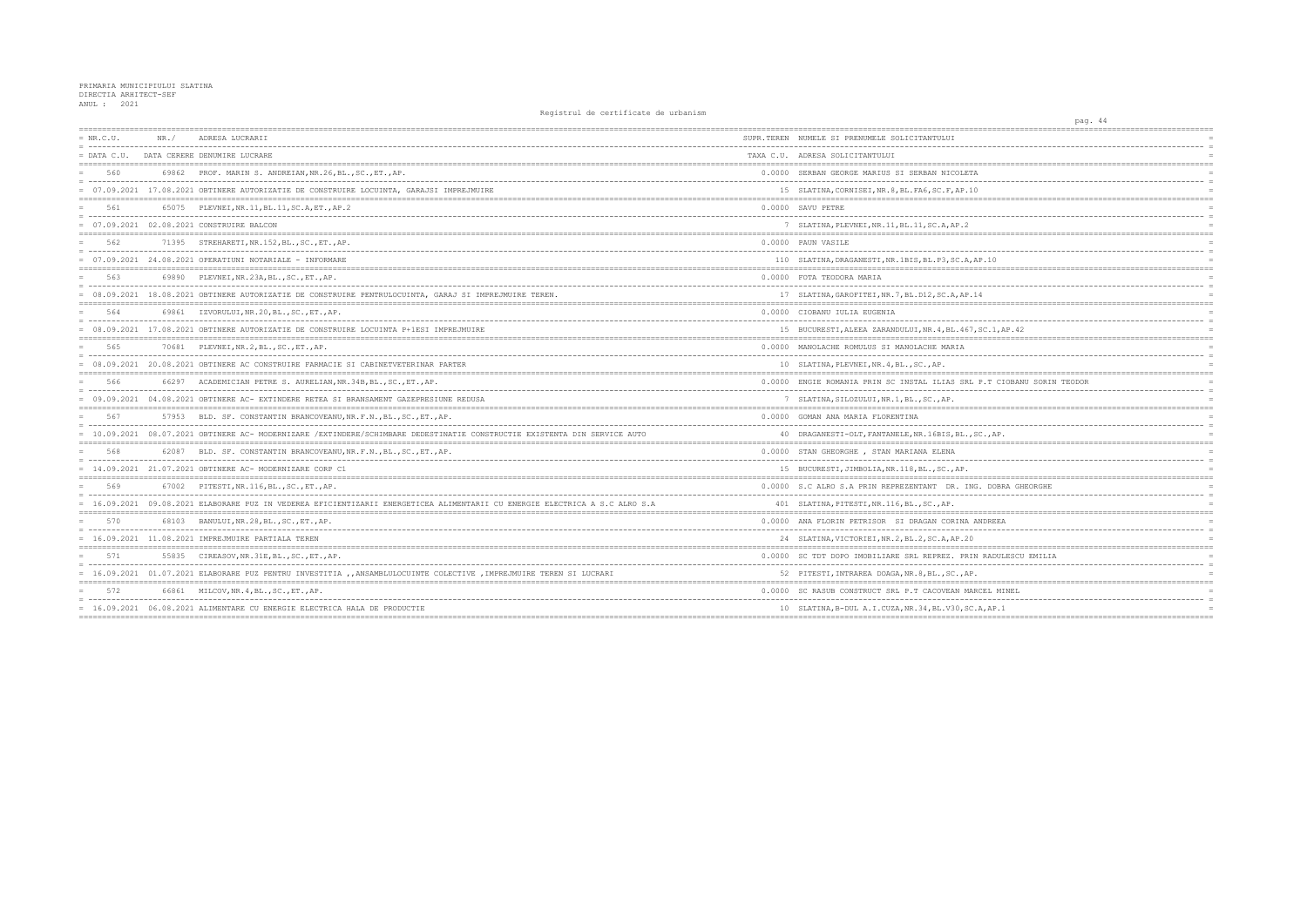| $= NR.C.U.$ | NR. / | ADRESA LUCRARII                                                                                                       | SUPR. TEREN NUMELE SI PRENUMELE SOLICITANTULUI       |
|-------------|-------|-----------------------------------------------------------------------------------------------------------------------|------------------------------------------------------|
|             |       | = DATA C.U. DATA CERERE DENUMIRE LUCRARE                                                                              | TAXA C.U. ADRESA SOLICITANTULUI                      |
| 573         |       | 55676 EUGEN IONESCU, NR. 7, 9, T37, P3, 4/1                                                                           | 0.0000 MATEI PAUL ANDREI, NUTA MARIAN SORIN          |
|             |       | = 16.09.2021 01.07.2021 ELABORARE PUZ IN VEDEREA SCHIMBARII FUNCTIUNII DINZONA DE LOCUINTE COLECTIVE IN ZONA MIXTA, A | 25 BUCURESTI, SOLD. SPIRIDON MATEI, NR.11, BL.,      |
| 574         |       | 67892 ZORLEASCA, NR. 2E, BL., SC., ET., AP.                                                                           | 0.0000 ENGIE ROMANIA PRIN SC INSTAL ILIAS SRL P.     |
|             |       | 16.09.2021 10.08.2021 OBTINERE AC- EXTINDERE RETEA SI BRANSAMENT GAZEPRESIUNE REDUSA                                  | 7 SLATINA, SILOZULUI, NR. 1, BL., SC., AP.           |
| 575         |       | 65611 IZVORULUI, NR. 6A, BL., SC., ET., AP.                                                                           | 0.0000 BURCIU FLORIN MADALIN                         |
|             |       | = 16.09.2021 03.08.2021 ALIPIRE TERENURI                                                                              | 17 OPORELU, PRINCIPALA, NR. 211, BL., SC., AP.       |
| 576         |       | 74270 ISLAZULUI, NR. 22A, BL., SC., ET., AP.                                                                          | 0.0000 NISTOR IONEL                                  |
|             |       | $= 20.09.2021 02.09.2021$ OPERATIUNI NOTARIALE - INFORMARE                                                            | 17 BUCURESTI, POSTALIONULUI, NR. 97-101, BL. 1, SO   |
| 577         |       | 67589 POENII, NR. 42, BL., SC., ET., AP.                                                                              | 0.0000 MILITARU STEFAN                               |
|             |       | = 21.09.2021 10.08.2021 UZ SI SERVITUTE                                                                               | 15 SLATINA, DRAGANESTI, NR. 1BIS, BL. P3, SC. A, AP. |
| 578         |       | 67592 POENII, NR.F.N, BL., SC., ET., AP.                                                                              | 0.0000 MILITARU STEFAN                               |
|             |       | = 21.09.2021 10.08.2021 UZ SI SERVITUTE.                                                                              | 7 SLATINA, DRAGANESTI, NR.1BIS, BL.P3, SC.A, AP.     |
| 579         |       | 74262 THEODOR BURCA, NR.13, BL., SC., ET., AP.                                                                        | 0.0000 SC GOLDEN DISTRIBUTION COMPANY SRL REP.NE     |
|             |       | = 21.09.2021 02.09.2021 INSTALATIE DE UTILIZARE PENTRU BRANSAMENT TRIFAZATHALA DE DEPOZITARE                          | 7 SLATINA, ARCULUI, NR. 53, BL., SC., AP.            |
| 580         |       | 66799 CALOIANCA, NR. 14C, BL., SC., ET., AP.                                                                          | 0.0000 IONESCU ELEODOR                               |
|             |       | = 21.09.2021 06.08.2021 OBTINERE AC LOCUINTA SI IMPREJMUIRE SI DESFIINTARECONSTRUCTII EXISTENTE                       | 15 SLATINA, ALEEA FLORILOR, NR. 1, BL. B4, SC. A, AE |
| 581         |       | 66016 POPA SAPCA, NR. 11A, BL., SC., ET., AP.                                                                         | 0.0000 MARINEATA GHICA SI MARINEATA PETRINA          |
|             |       | = 22.09.2021 04.08.2021 OBTINERE AUTORIZATIE DE CONSTRUIRE-IMPREJMUIRETEREN                                           | 7 BALTENI, PROF. ION CIOBANU, NR. 20, BL., SC., AB   |
| 582         |       | 73920 CAROL I, NR. 19, BL., SC., ET., AP.                                                                             | 0.0000 DISTRIBUTIE ENERGIE OLTENIA S.A PRIN SC N     |
|             |       | $= 22.09.2021 01.09.2021$ ALIMENTARE CU ENERGIE ELECTRICA LOCUINTE (P, P+E)                                           | 7 CRAIOVA, SEVERINULUI, NR. 97, BL., SC., AP.        |
| 583         |       | 70029 PROF. MARIN S. ANDREIAN, NR.33A, BL., SC., ET., AP.                                                             | 0.0000 CALINESCU OVIDIU NICOLAE                      |
|             |       | = 23.09.2021 18.08.2021 OBTINERE AUTORIZATIE DE CONSTRUIRE LOCUINTA SIIMPREJMUIRE                                     | 15 SLATINA, STREHARETI, NR. 41, BL., SC., AP.        |
| 584         |       | 73408 AGRICULTORULUI, NR. 9C, BL., SC., ET., AP.                                                                      | 0.0000 ENGIE ROMANIA PRIN SC PREST SERV INSTAL S     |
|             |       | = 24.09.2021 31.08.2021 OBTINERE AC- EXTINDERE RETEA SI BRANSAMENT GAZEPRESIUNE REDUSA                                | 7 BUCURESTI, B-DUL MARASESTI, NR. 4-6, BL., SC.,     |
| 585         |       | 75894 POENII, NR. 38, BL., SC., ET., AP.                                                                              | 0.0000 NITU MARIN SI NITU FLOAREA                    |
|             |       | $= 24.09.2021 08.09.2021$ DEZLIPIRE TEREN- PARCELARE.                                                                 | 24 PLESOIU, STEFAN CEL MARE, NR. 7, BL., SC., AP.    |
|             |       |                                                                                                                       |                                                      |

| pag. 45                         |            |
|---------------------------------|------------|
|                                 |            |
|                                 | $=$        |
|                                 |            |
|                                 |            |
|                                 | $=$        |
| ------                          | $=$        |
| SC., AP.                        |            |
|                                 |            |
| T SURCEL BOCAI FLOAREA SIMONA   | $=$        |
|                                 | $=$        |
|                                 | $=$        |
|                                 | $=$        |
|                                 | $=$        |
|                                 | $=$        |
|                                 |            |
|                                 | $=$        |
| .D, AP.10                       | $=$        |
|                                 |            |
|                                 | $=$        |
|                                 |            |
| 7                               | $=$        |
|                                 |            |
|                                 |            |
|                                 | $=$        |
| 7                               | $=$        |
| CA IONUT ADRIAN                 |            |
|                                 | $=$        |
|                                 | $=$        |
|                                 |            |
|                                 |            |
|                                 | $=$        |
| .10                             |            |
|                                 | $=$        |
|                                 | $=$        |
|                                 | $=$        |
|                                 |            |
| ARKETING & MANAGEMENT<br>SRL    | $=$        |
|                                 | $=$        |
|                                 | $=$        |
|                                 |            |
|                                 |            |
|                                 | $=$<br>$=$ |
|                                 |            |
| RL PENTRU MITRACHE ADRIANA      | $=$        |
| ------------------------------- | $=$        |
| AP.                             |            |
|                                 |            |
|                                 | $=$        |
|                                 | $=$        |
|                                 | $=$        |
|                                 |            |